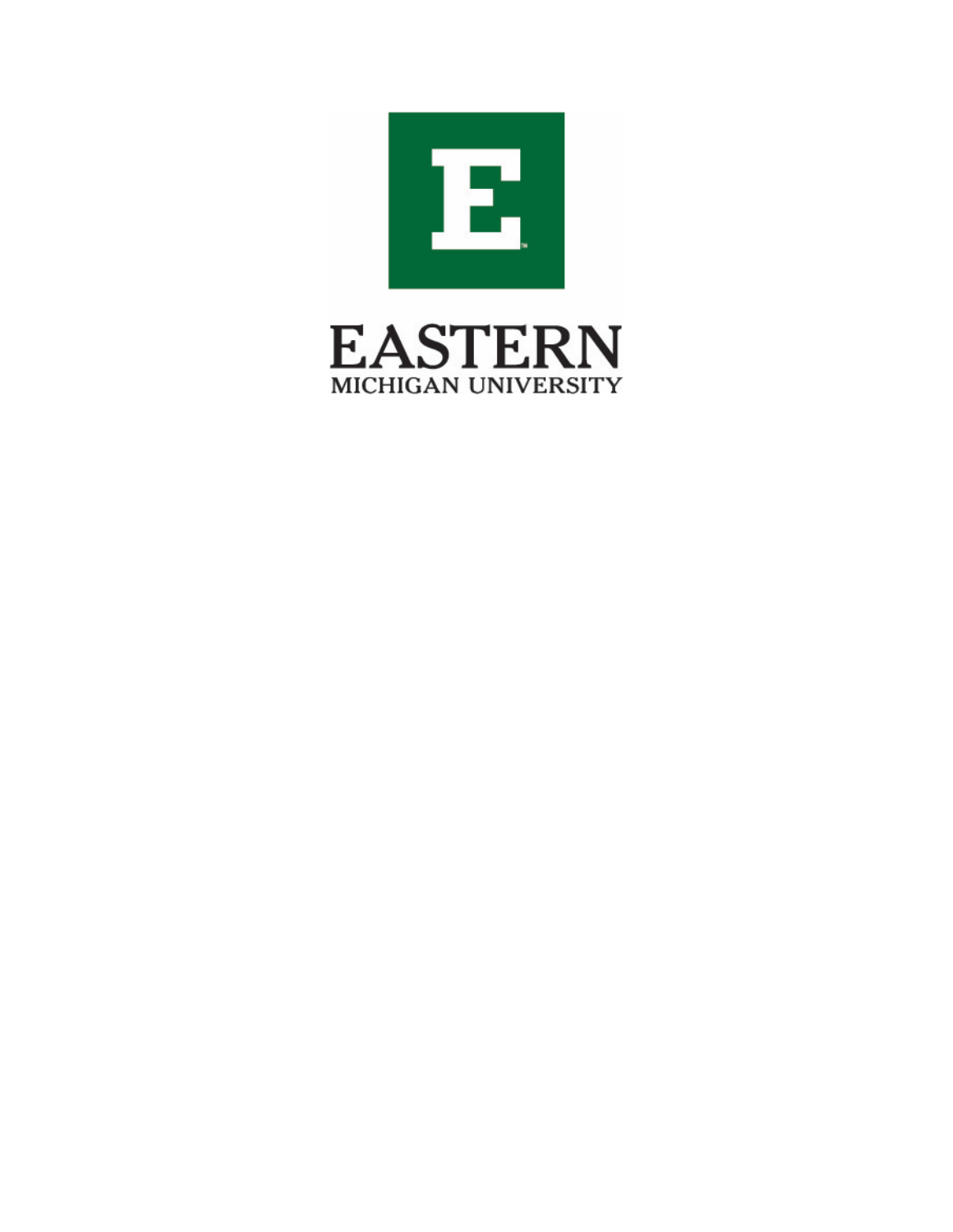# **Final Grant Report [Today's Date]**

[Name] [Grant Title/Project Title] [Dates]